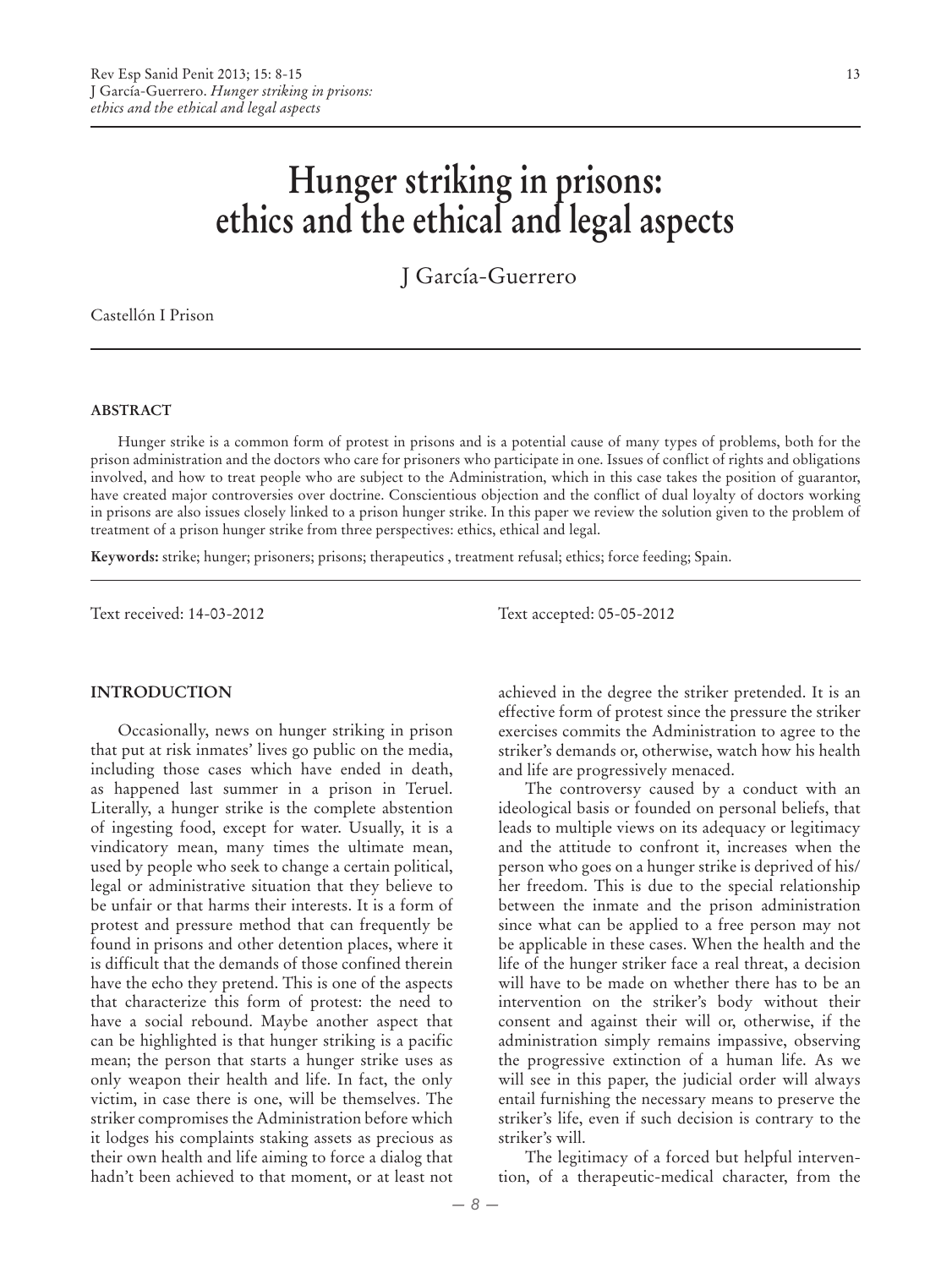Administration has been discussed from a judicial perspective. Most of all, when inmates put themselves at risk threatening their own health and life due to the voluntary and prolonged fasting. Even if their decision not to feed, naturally or artificially, and not to receive medical assistance, is free, conscious and reiterative. Furthermore, other arguments in the matter must be considered, such as those arising from the rules of medical deontology —binding for doctors as medical associations are public law corporations and those arising from the moral consideration that such forced intervention may have, determined by ethical standards. These three perspectives should jointly answer to the question on whether persons' wills must be respected to their ultimate consequences.

# **PRELIMINARY QUESTION: IS A STRIKER A SUICIDE?**

Persons who go on hunger strike know that they can die; therefore it is logical to question the suicidal character that such attitude may have. Romeo Casabona believes that strikers don't have the intention to die, but only the aim to achieve their demands. However, he points that it is difficult not to recognize a suicidal will in a striker who persists on such attitude to its ultimate consequences<sup>1</sup>. Miláns del Bosch considers that strikers are suicidal for they consciously put at risk their own lives<sup>2</sup>. In this same lime, Díez Ripollés affirms that radical strikers are suicidal because they are willing and ready to die if they don't achieve their demands<sup>3</sup>. This has been a highly polemical matter among doctrine since other authors think that strikers are not willing to die; their only aim is to fulfil their objectives by going on a strike. They want to live, but not just at any price. Bajo Fernández understands the matter this way using as an example the case of a woman who was a Jehovah's witness and was transfused blood against her consent<sup>4</sup>. González Morán affirms that hunger strikes are the manifestation of the individual right to freedom of expression and freedom of religion. The exercise of such rights, in their most extreme expression, can lead to death, but strikers do not directly pursue this consequence<sup>5</sup>. From my point of view, strikers do not intend to die. Accordingly, the vast majority of hunger strikes in prisons are limited to the inmates' personal sacrifice not to eat without the will to threaten their own health. Not even in the most extreme cases can we find a suicidal will since the ultimate goal of strikers is to fight for their ideals,

over the intention of dying, being this only a possible consequence within their personal struggle.

# **ETHICAL ASPECTS**

From the ethical principles point of view, the controversy herein discussed confronts the individual autonomy that entitles everyone to make decisions on their own lives and health, as long as it doesn't harm someone else's interests, and the moral obligation to act in the best interests of others, which is known as the principle of beneficence. Oppositely, we find the principle of non-maleficence<sup>6</sup>. Actions have to be judged to be right or wrong in view of the specific situation of a person and their freely expressed wills. Therefore, if an inmate has expressed his/her will not to be fed, how are his/her interests not harmed? If inmates are allowed to voluntarily go on a hunger strike once they have appropriately and comprehensively been informed on its possible consequences and having confirmed that they understand them, are we harming their personal autonomy and interests? There are two opinions on the matter. Some, among whom I count myself in, support respecting the inmates' will since they consider an intervention would be an aggression to the inmates' freedom of conscience and an unjustified invasion of their personal autonomy and, thus, of their personal dignity. Human dignity can only be respected if the decision-making process of persons is not restricted and if we take into account their beliefs, values, convictions, preferences and desires. The second opinion group is formed by those who prefer a forced intervention in order to stop a hunger strike. They argue that life is a superior asset that must prevail for the enjoyment of other personal rights.

Actions pertaining to the personal autonomy sphere have three components: knowledge (knowing), intention (wanting) and lack of external pressures that could have an influence on the process (will power). For this autonomy to be respected, we have to analyse two aspects: the appropriate information that favours a comprehensive previous knowledge that enables a correct decision-making process; and the absence of control and limitations to the actions of others, as long as they don't harm someone else's interests7 . Engelhardt understands that this autonomy doesn't allow an intervention on someone without their consent<sup>8</sup>. From this point of view, it is impossible to justify force-feeding of inmates who have knowledge, will power and freedom of action and have not given their consent. However, an action in the best interest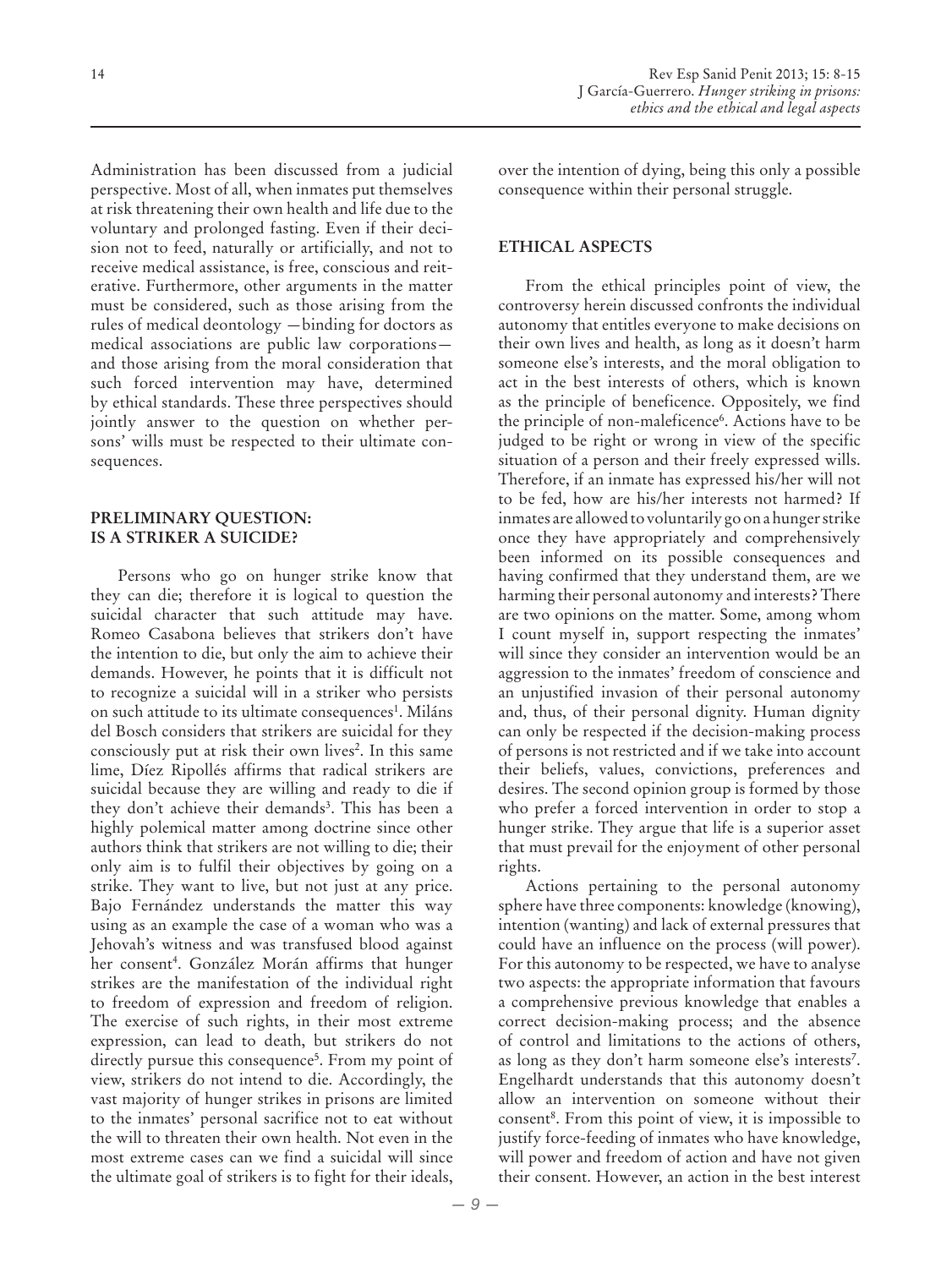of someone else is not paternalistic when it tries to do the right thing and help that person, as long as this assistance is voluntarily asked for or accepted<sup>9</sup>. The willingness in requesting or accepting such assistance is essential to the matter in question. If such willingness doesn't exist, an action in the best interest of third parties is not possible. Consequently, if inmates do not ask for feeding the action of public authorities will not be in the best interests of inmates, but a forced intervention, even if the ultimate aim is to preserve life. From this point of view, autonomy and actions in the best interest of third parties are the two sides of the same coin. There is no possible conflict between life and freedom for only life with freedom (freedom of choice) is worth to live. The ethical principle of non maleficence entails that only actions can be considered to be made in the best interests of someone else by taking into account what this person considers to be right for them. An action cannot be considered as right for someone when it contradicts their freely expressed wills and preferences. The capacity to choose between different treatments or no to receive one pertains to the core conditions of a person: personal autonomy and the person as a subject of rights. Therefore, maleficence happens when there is an intervention that doesn't respect someone else's decision and, consequently, when actions go against peoples' interests; for no one, not even the State or other individuals, can replace the subject —in this case, the inmate— in the decision-making process.

Some authors believe that force-feeding is justified on an inmate in view of the motivations that found the strike<sup>10</sup>. Manuel Atienza says<sup>11</sup> that this can unfairly limit inmates' rights "The exercise of a right that involves an obstacle in the enforcement of a governmental policy or that makes Government to face a dilemma cannot be a justification in itself to limit such exercise. If this were the case, the freedom of expression, of manifestation, etc, should be limited for the same reasons whenever they had an illegal end".

In conclusion, from an ethical point of view, force feeding on inmates who go on hunger strike crashes with personal autonomy and cannot be considered an action in the best interest but a practice of maleficence.

#### **DEONTOLOGIC ASPECTS**

Deontology is the complex of norms that rule the chores of a professional collective. Medical deontology seems to clearly establish how to proceed in cases in which a competent, capable and informed person decides to go on a hunger strike risking their own life: not to feed them and respect their will. The World Medical Association in the General Assembly, held in Tokyo in 1975 established that a competent inmate shall not be fed<sup>12</sup>. The Standing Committee of European Doctors adopted a series of recommendations on ethics and torture13 in the Assembly held in Madrid on November 1989. For the matter in question, among such recommendations, the following must be highlighted "We urge all national health associations that have yet not ratified the Declaration of Tokyo (Guidelines for Physicians concerning Torture and Other Cruel, Inhuman or Degrading Treatment or Punishment in relation to detention and imprisonment) adopted in 1975 by the World Medical Association as the definitive declaration on the medical position on such matter, to do so and to enforce it". Finally, the recently approved Deontological Code of the Spanish Medical Organization refers to this matter in its article 1214. It involves an improvement in two aspects: first, since it specifically considers imprisoned people as possible subjects to go on hunger strike and establishes that physicians shall proceed in such cases in the same way that they would act with a free person; and, on the other hand, it observes the right of physicians to conscientious objection in case they were compelled to act against their convictions and against the freely expressed will of their patients.

#### **LEGAL ASPECTS**

There are times in which ethics, medical deontology and legality don't go all together and they adopt diverse solutions on the same matter. Whereas the ethical and deontology perspectives on hunger striking in prisons advocate to respect the freely expressed will of people, even when life is at stake, the legal perspective goes on another direction.

The applicable legal rules to the matter are the following: the Spanish Constitution (CE), the Law on Personal Autonomy (LAP)<sup>15</sup> and the Convention of Oviedo adopted in 1997 and that came into force in Spain on the 1<sup>st</sup> January, 2000<sup>16</sup> and, among the specific penitentiary regulation, the Spanish General Prisons Act of 1979 (LOGP)<sup>17</sup> and the statutory Prison Rules of 1996  $(RP)^{18}$ . By examining these texts we can drive to the conclusion that the RP is the only legal rule, in addition to the doctrine of the Constitutional Court that enables medical treatment against the will of a person able to make decisions. Article 210.1 of the aforementioned establishes: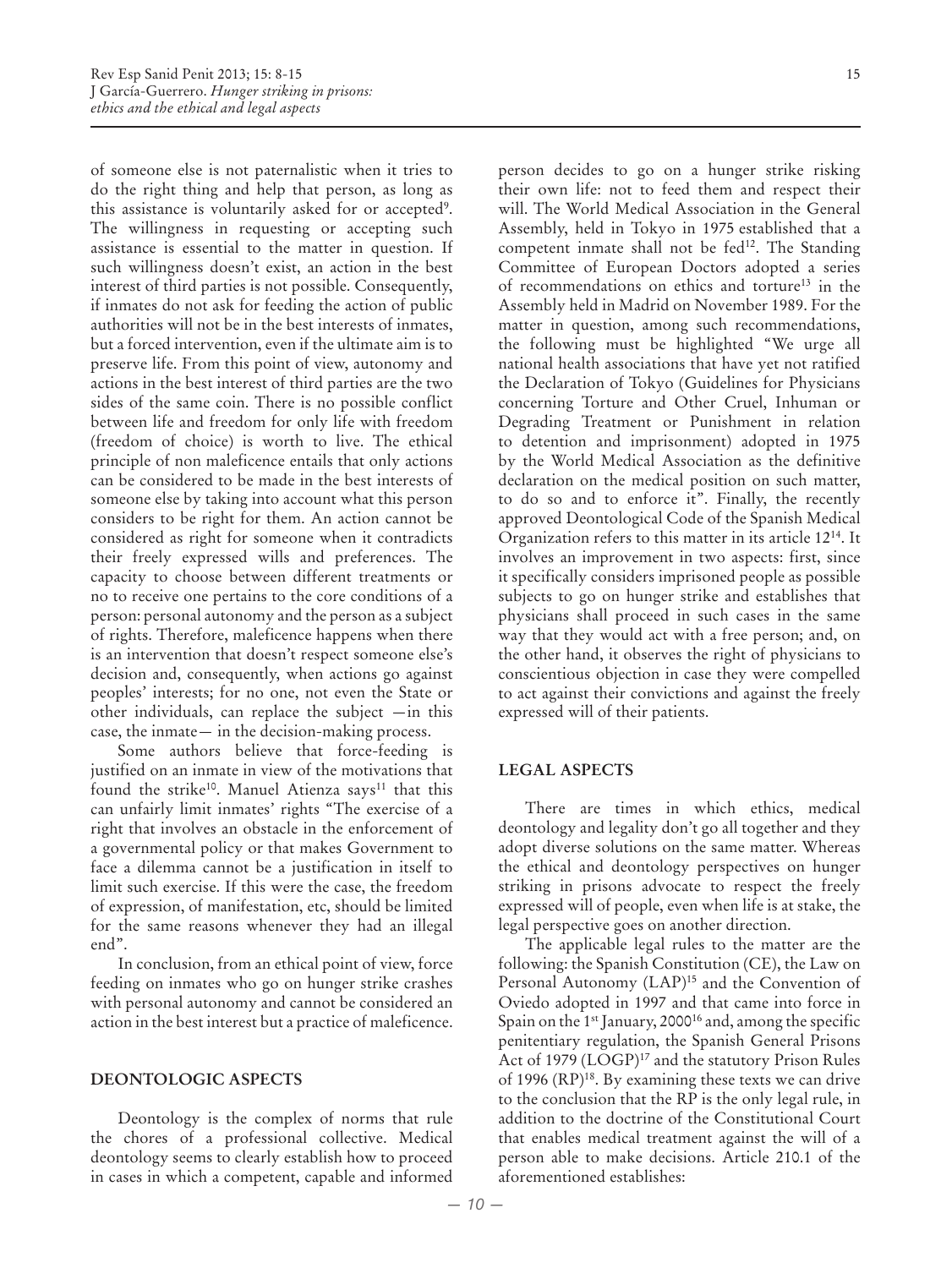Article 210. Compulsory assistance in vital emergency cases

1. The medical-healthcare treatment will always be carried out with the informed consent of the inmate. Only when life is at stake will this treatment be possible against the will of the interested party, as long as the medical intervention is strictly necessary to try to save the patient's life and with due regard to the corresponding judicial authorization when requested. Knowledge of such action shall be provided to the judicial Authority.

The two main characteristics of this text are: a) it is a governmental rule and therefore, it is considered neither sufficient nor appropriate to limit the fundamental rights of people, which can only be limited through law; b) the text is clearly contrary to the LAP and the Convention of Oviedo which do not establish exceptions in their enforcement due to the imprisonment of a person. Moreover, this Article does not develop nor interpret other Articles from the General Prisons Act, which establishes the possibility of involuntary medical treatment in Article 45.1.b which enables the use of coercive means "to avoid harms that inmates can inflict on themselves, other people or things..." This article, embedded in the chapter on prison security, is envisaged to solve incidents within the prison and it doesn't refer to forced medical assistance<sup>19</sup>.

On this point, the constitutional doctrine also established a criterion. In order to understand it, first we need to understand the so called Special Subjection Relations (*relaciones de sujeción especial*, RSE) for they were one of the main arguments used by the Constitutional Court (Tribunal Constitucional, TC) on the matter. They are a special legal figure that "founds the weakening or diminishment of civil rights or of the institutions that guarantee them as a consequence of a qualified relation with the authorities"20. Lasagabáster calls it the "no-law zone" in order to explain how these relations can run parallel to the Law and even contradict its letter and spirit.

The characteristics of such RSE relations are the following20:

- An accentuated situation of dependency, from which obligations result.
- A general state of limited liberty.
- The existence of a personal relationship.
- The impossibility to previously establish the extent and content of the services comprised within such relations and the impossibility, also, to previously establish how intense a coactive

intervention consequence of such relations will be on the affected parties.

- The affected have to follow orders which do not directly result from the law.
- Such situation finds its reasonability in an administrative goal/objective.
- The willingness to be subject to such relationship (although it is pretty doubtful in the case of inmates).
- The justification of such RSE relations is the need for an administrative efficiency and productivity.

The interpretative criteria of the European Court of Human Rights (ECDH or, in Spanish, TEDH) ultimate interpret of the European Convention on Human Rights (ECHR or, in Spanish, CEDH) binds the Spanish Constitutional Court under express constitutional mandate (Article 10.2 CE). The ECDH made an express declaration on the obligations of a State in relation to the life of its citizens in the Sentence Pretty vs. United Kingdom<sup>21</sup>: the State shall protect the life of its citizens. Article 2 of the ECHR doesn't confer the right to die "...nor it shall create a right to self-determination that entitles a person to choose to die rather than to live". The European Commission of Human Rights, precursor to the Court, issued a report on the case X vs. Germany (1984) 7 EHRR 152 in which an inmate filed a claim because he had been forcefully fed when he went on hunger strike. In its report (pages 153-154) the Commission established that "force feeding can entail certain degrading aspects that, in some cases, can be forbidden under Article 3 of the Convention. It is the Commission's opinion that the Contracting Parties are compelled to ensure the right to life of every person, as established in Article 2. The fulfilment of such obligation may request under some situations a proactive action from the Contracting Parties, especially definite actions to save the life of a person when it is at risk and the person is under detention by the authorities (...) The Commission considers that the authorities, in the present case, have acted in the best interest of the inmate by facing the decision of either respecting his will to fast and, therefore, undertaking the risk to see him suffer durable harm or even see him die or trying to ensure his survival knowing that such action could attempt against his human dignity".

The Spanish Constitutional Court (TC) established its doctrine on the matter by sentencing the case of hunger striking by inmates who were members of the terrorist band GRAPO in 1989-90. As mean to confront the governmental policy on the dispersion of detainees for terrorism, a large number of inmates,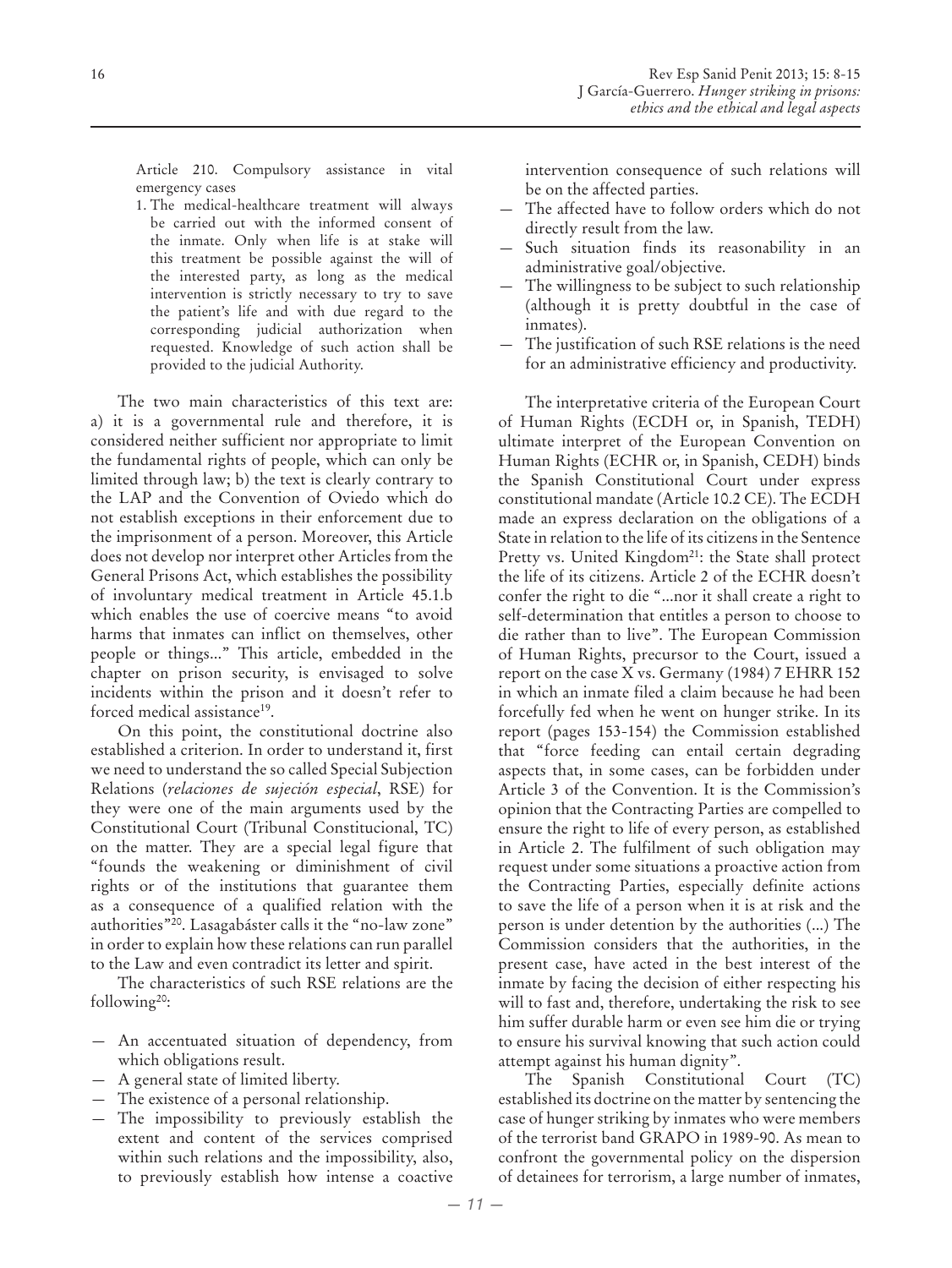members of the terrorist band, went on hunger strike. The strike lasted weeks and caused a lot of suffering and the death of one of the strikers. The TC then settled the legitimacy of the possibility to force feed inmates in its sentences 120/1990, 137/1990, 11/1991 and 67/1991. However, we will only refer to sentence 120/199022 for it is the first and the foundation for the arguments of the other sentences. Legal Ground 6 of the mentioned sentence establishes the subject of the sentence which is to "establish the constitutional legacy of the Court order to force feeding by parenteral nutrition when, agreeing with medical criteria, such nutrition is necessary to avoid the risk of death". Such Court order laid out the conflict "...between the right of strikers to exercise their freedom to its ultimate consequences, even if provoking their own death, and the right-duty of prison administration to safeguard the inmates' life and health established in Article 3.4 of the General Prisons Act (LOGP). This conflict impacts not only with the right to life but also with other rights (mentioned in Legal Ground 6). The Spanish Constitutional Court established four arguments to found force feeding in such cases: a) life is a superior asset that must prevail, even over the right to self-determination of persons; b) nor the right to die nor the right to make decisions on one's own life exist; c) the Special Subjection Relation between inmates and the prison administration entitles the latter to establish limitations on the fundamental rights of inmates for it has to fulfil the obligation of safeguarding the inmates' health and life. Therefore, the enforcement of coercive means is absolutely justified under Article 45.1.b of the General Prisons Act (LOGP) and d) the objectives of hunger striking in prisons go totally against the law and pretend to change a governmental policy.

However, the aforementioned sentence wasn't agreed by all the members of the Court and there was discussion on it. Out of the twelve members of the Court, two judges Rodríguez-Piñero and Leguina Villa signed dissenting votes. These can be synthesized as follows:

a) The obligation of the Prison Administration to safeguard the inmates' life and health cannot be understood as the power to impose additional limitations to the inmates' fundamental rights. Inmates have the same rights to life and health as free people. Neither does the Special Subjection Relation justify the imposition of additional limitations to such rights. Therefore, everyone has "the right to reject the unwanted assistance or the assistance that has not been requested".

- b) The legitimacy of objectives pretended by strikers cannot condition the actions of the prison administration.
- c) This sentence is binding and, therefore, affects the freedom to choose of those subject to the case in question. However the referred safeguard obligation of the prison administration ends when inmates' reject medical healthcare.

In conclusion and in words of Judge Leguina in his dissenting vote "Inmates that with great risk to their own health and life, but not harming other's health, reject food and medical healthcare are not incapable persons whose limitations have to be covered by public authorities. They are sick persons who still have their complete right to decide whether to give their consent or to reject medical treatment. I believe that if we were to approach the problem herein (in the sentence) discussed from such perspective  $-a$ sick person who is also an inmate— instead from the perspective herein established —an inmate who is as well a sick person— the requested protection (not to be force fed) would have been granted".

The Court's reasoning is simple: the prison administration has the obligation to safeguard the inmates' life and health; inmates who go on hunger strike are attempting against their own life and, therefore, the prison administration is compelled to treat (to force feed) those inmates who put at risk their own lives because of a hunger strike. The Court justifies the prison administration's safeguard obligation through three arguments: first, there is no such thing as a right to decide on one's own life; second, hunger strikes in such cases have illegal aims and, third, the Special Subjection Relations entitle the prison administration to restrict inmates' rights. However, none of such arguments suffices to justify force feeding. In reference to the right to decide on one's own life, the same sentence recognizes that such right is embedded in the right to freedom of every person although it doesn't include the right to request someone else's (in this case, the authorities) help to die (Legal Ground 7). In reference to the illegality of hunger striking in prisons, it is dangerous to link this aim to the actions of public authorities, since it could attempt against human dignity and, finally, in reference to the Special Subjection Relations, since in such cases, inmates have or, should be granted, the same fundamental rights as those of free citizens, to the extent in which they are compatible to the complete serving of the sentence<sup>11</sup>. Furthermore, the interpretation of Article 3.4 of the General Prisons Act has been discussed. Such Article establishes that "the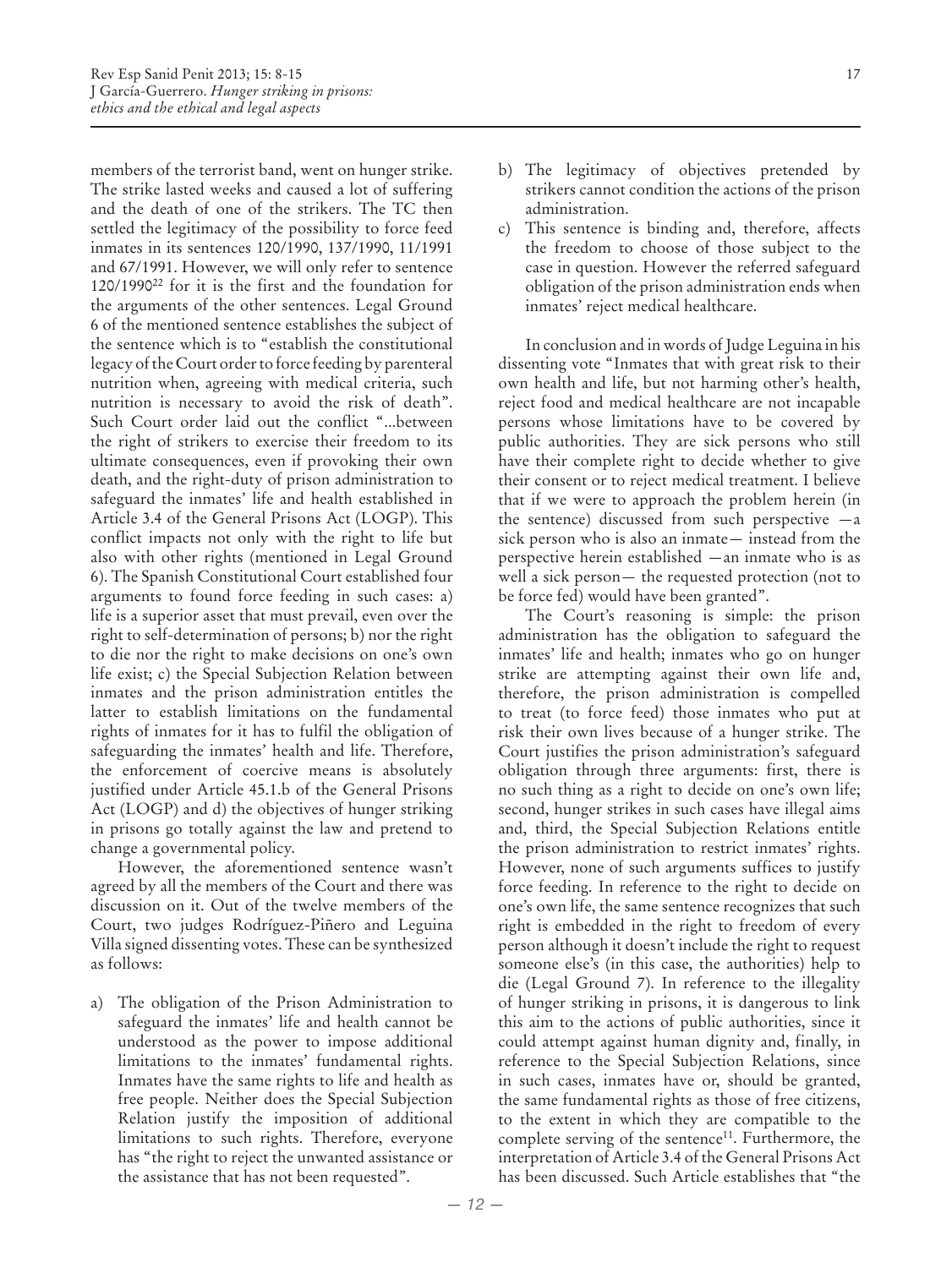Prison Administration shall safeguard the inmates' life, integrity and health". The Constitutional Court has understood that such text establishes the obligation of the Prison Administration to safeguard the inmates' life and health. However, if we were to understand the term "safeguard" as the "care provided upon request", the Administration's obligation to safeguard inmates' life and health is not such an obligation if its assistance has not been solicited by the inmate. Therefore the Administration's care of the inmates' life and health involves the settlement of the necessary and sufficient conditions (ventilation, occupation levels, healthcare, sports, cultural activities...) for the imprisonment not to be *per se* an additional risk to the inmates' lives. The Administration cannot compel anyone to live against their will<sup>23</sup> but it has to avoid any of the possible threats to the lives of those who depend on it (in this case, inmates) and tackle such threats in the most efficient way, as long as the threatened party doesn't reject such assistance. If the Administration was to forcefully intercede, it would entail an excessive limitation to the inmates' fundamental rights<sup>24</sup>. Moreover, such an interpretation would be inconsistent with Article 3.4 of the General Prisons Act.

Further to the jurisprudence of the Constitutional Court, the Law on Personal Autonomy (LAP) and the Convention of Oviedo were promulgated. Both texts establish that all medical intervention must be preceded by the consent of the interested party. However, the Constitutional Court has reviewed such criteria on other occasions but it has not established any jurisprudence on the matter. In addition, the judicial orders that following the aforementioned jurisprudence have sentenced for force feeding on persons whose life or health was at stake have not been appealed before the Constitutional Court. The new laws and the socio-political change occurred in Spain make us question whether the Court would change its criterion if it were to newly analyze the matter.

## **COROLARY**

— Hunger striking in prisons entails serious ethical problems. These problems derive on one hand, from the capacity or incapacity of imprisoned persons to make decisions that could involve risking their own lives and, on the other, on the physicians' attitude when treating such patients.

— From an ethical and deontology point of view, the will of persons must be respected when they are capable to make decisions, they act freely, they understand the consequences of their acts and they don't harm third parties' interests.

— The constitutional doctrine makes the right to life and health prevail over the capacity to make decisions and the freely expressed will of imprisoned persons when rejecting medical assistance.

— The statuary Prison Rules (RP) are the only law in Spain today that grant the application of medical treatment against the freely expressed will of the affected. Such Rules contradict other superior legal rules as the Law on Personal Autonomy (LAP) and the Convention of Oviedo and enables a limitation on fundamental rights that can only be granted by law.

— Doctors may face a dilemma. Were they to follow their moral convictions and not to feed their patients against their will, they could fail to meet professional orders to feed inmates who go on hunger strike and, thus, be reprimanded. In such cases they can claim their right to conscientious objection.

## **CORRESPONDENCE**

J. García-Guerrero Centro Penitenciario Castellón I Ctra. de Alcora km 10. 12006 Castellón Email: garciaj@comcas.es

#### **BIBLIOGRAPHIC REFERENCE**

- 1. Romeo Casabona C. El Derecho y la Bioética ante los límites de la vida humana. Madrid: Centro de Estudios Ramón Areces; 1994.
- 2. Miláns del Bosch S. Relevancia jurídico-constitucional de la huelga de hambre en el ámbito penitenciario. Actualidad Penal. 1991; 8: 101-18.
- 3. Díez-Ripollés JL. La huelga de hambre en el ámbito penitenciario. En: Política Criminal y Derecho Penal. Estudios. Valencia: Tirant lo Blanch; 2003. p. 485-550.
- 4. Bajo-Fernández M. La intervención médica contra la voluntad del paciente (A propósito de un auto de la Sala Segunda del Tribunal Supremo de 14 de marzo de 1979). Anuario de Derecho Penal y Ciencias Penales. 1979; p. 491-500.
- 5. González-Morán F. La disponibilidad de la propia vida en algunas situaciones controvertidas. En: González-Morán F. De la Bioética…al Bioderecho. Libertad, vida y muerte*.* Madrid: Dykinson; 2006. p. 790-823.
- 6. García-Guerrero J. Ética médica y prisión: de la autonomía a la beneficencia (pasando por la no